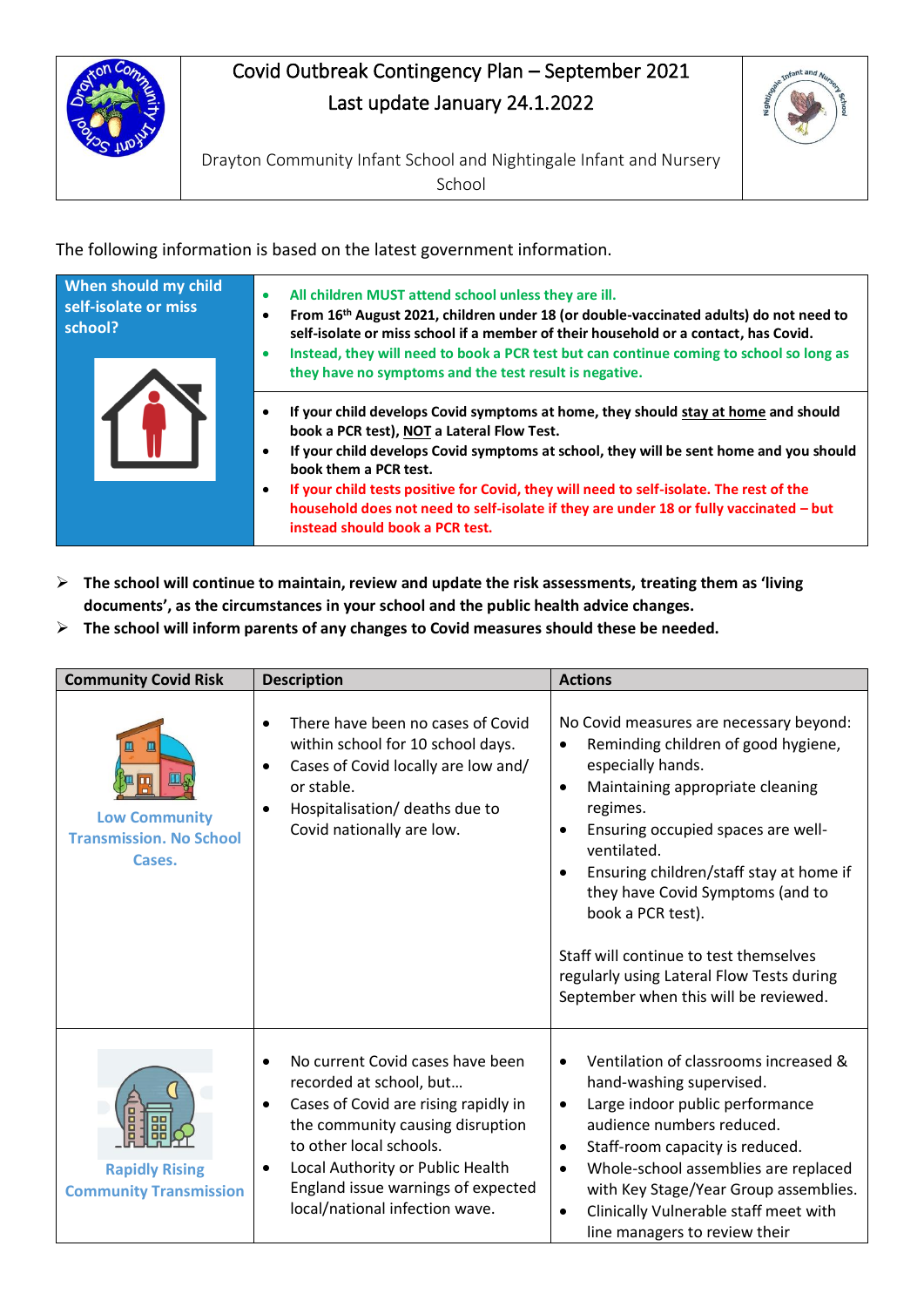|  | individual risk assessment & discuss<br>additional protection (e.g. use of face<br>coverings, reduction in movement<br>between classes/ groups). |
|--|--------------------------------------------------------------------------------------------------------------------------------------------------|
|  |                                                                                                                                                  |
|  |                                                                                                                                                  |

| <b>Number of Cases</b>                                                                                                                                                                        | <b>Description</b>                                                                                                                                                                                                 | <b>Actions</b>                                                                                                                                                                                                                                                                                                                                                                                                                                                                                                                                                                                                                                                                                                                                                                                                                                                                                                                          |  |  |
|-----------------------------------------------------------------------------------------------------------------------------------------------------------------------------------------------|--------------------------------------------------------------------------------------------------------------------------------------------------------------------------------------------------------------------|-----------------------------------------------------------------------------------------------------------------------------------------------------------------------------------------------------------------------------------------------------------------------------------------------------------------------------------------------------------------------------------------------------------------------------------------------------------------------------------------------------------------------------------------------------------------------------------------------------------------------------------------------------------------------------------------------------------------------------------------------------------------------------------------------------------------------------------------------------------------------------------------------------------------------------------------|--|--|
| A single child tests<br><b>Positive</b>                                                                                                                                                       | A single child tests positive for<br>$\bullet$<br>Covid in a class.<br>There are fewer than 5 cases in<br>$\bullet$<br>the year group.<br>No other year groups have<br>$\bullet$<br>reached thresholds identified. | The child self-isolates for 10 days. Remote<br>$\bullet$<br>learning will be provided if they are well<br>enough to complete it.<br>An LFD is completed on day 5. If negative a<br>$\bullet$<br>second is completed on day 6. Following 2<br>consecutive negative results, the child may<br>return to school on the day of the second.<br>If the child remains positive until day 10,<br>$\bullet$<br>they may return without a test as long as<br>no symptoms are present.<br>The parents of the child are contacted<br>$\bullet$<br>directly by NHS Track and Trace to establish<br>likely contacts.<br>Likely contacts will be contacted by NHS<br>Track & Trace and advised to book at PCR<br>Test. The school will contact parents to<br>advise this if close contacts are known.<br>Children do not need to miss school or<br>self-isolate whilst they wait for the result<br>of the PCR test unless they have Covid<br>symptoms. |  |  |
| 5 children or staff within<br>a year group test positive<br>within 10 days of each<br>other.<br>OR<br>3 children or staff in a<br>single Class/ Club<br>(or Resource Base)<br>within 10 days. | There have been 5 cases of<br>$\bullet$<br>Covid across a year group<br>within 10 days which could<br>mean that Covid is spreading<br>within that group of children.                                               | As above for each positive case.<br>$\bullet$<br>The school will discuss the outbreak with<br>$\bullet$<br>Local Authority Outbreak Management<br>and/or Public Health and agree<br>strengthening protective measures<br>for 10 school days, including:<br>Re-introducing staff face masks for<br>corridors & communal areas.<br>Adapting, limiting or postponing<br>$\circ$<br>indoor sporting events, trips, open<br>days and performances.<br>Reverting to video-link and/or<br>$\circ$<br>assemblies in classrooms.<br>Reducing the amount of classes staff<br>$\circ$<br>work across.<br>Reintroduction to year group lunches<br>$\circ$                                                                                                                                                                                                                                                                                           |  |  |
|                                                                                                                                                                                               | Despite the measures indicated<br>$\bullet$<br>above, Covid cases within the<br>school continue to rise within a<br>10 day period with multiple<br>classes and staff affected,<br>suggesting that Covid is         | Incident Management Team meeting held<br>$\bullet$<br>between the school and Public Health to<br>agree further measures, for a further 10<br>school days, including:<br>Re-introducing class bubbles.<br>$\circ$                                                                                                                                                                                                                                                                                                                                                                                                                                                                                                                                                                                                                                                                                                                        |  |  |